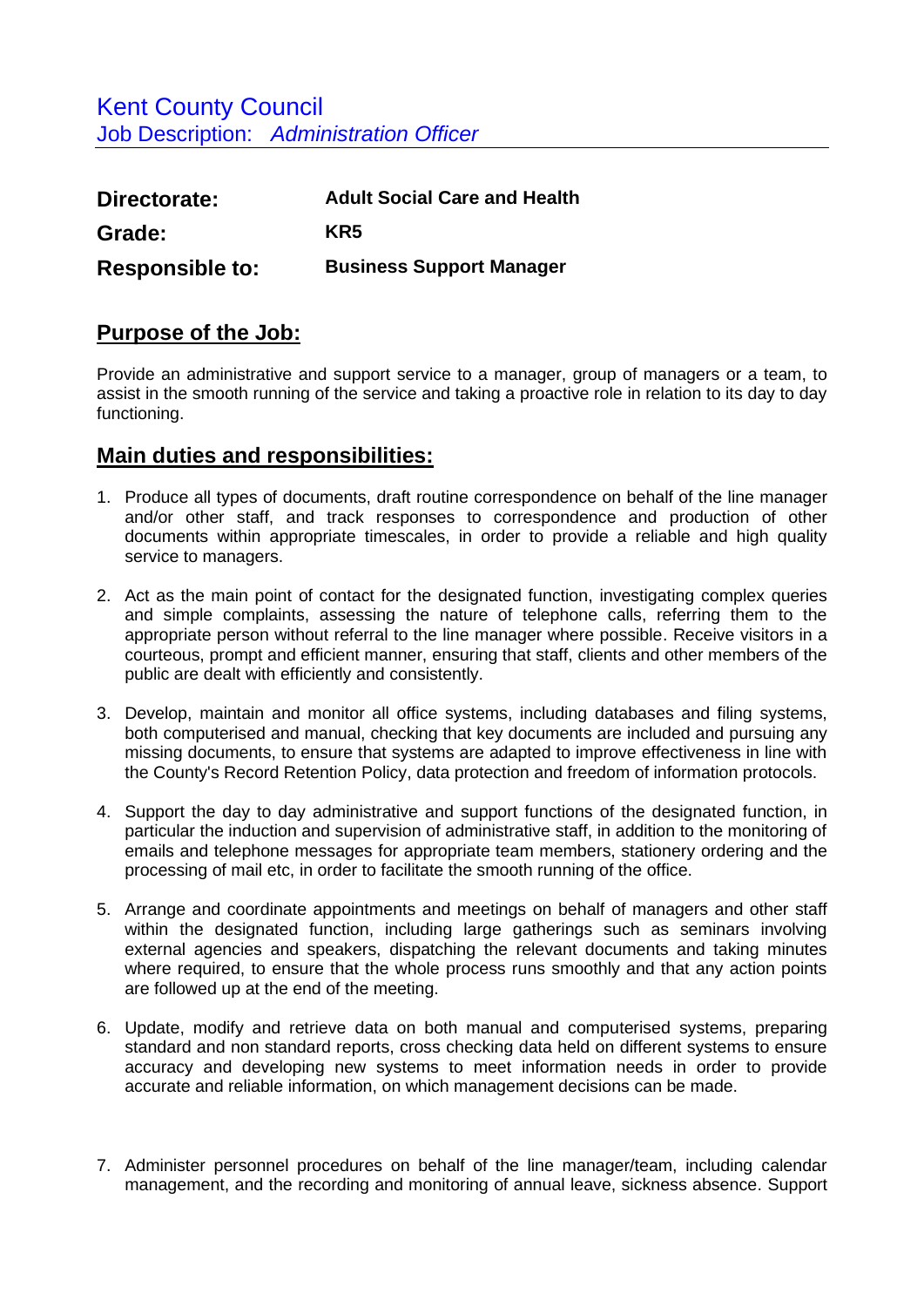in the recruitment, selection and induction of staff, resolving issues and seeking guidance on more complex issues. Support the preparation of rotas and workforce planning.

- 8. Process, maintain and monitor financial records relating to expenditure and income, including iproc, preparation of invoices for payment, processing charges and monitoring expenditure against budgets, as well as the administration of petty cash, identifying and investigating anomalies and proposing solutions on behalf of the line manager, in order to ensure that financial information and procedures are accurate, up to date and in accordance with finance regulations and Directorate procedures.
- 9. Support managers and practitioner staff with client care issues, including arranging transport for clients, taking and recording referrals, making routine bookings and ordering routine equipment for clients, undertaking basic research using the internet, making up client files and chasing actions.
- 10. Take a proactive approach in supporting and encouraging the team in environmental-friendly working as part of the County Council's Green Agenda, eg double-sided photocopying, switching off consoles and lights etc.

Footnote: This job description is provided to assist the job holder to know what their main duties are. It may be amended from time to time without change to the level of responsibility appropriate to the grade of post.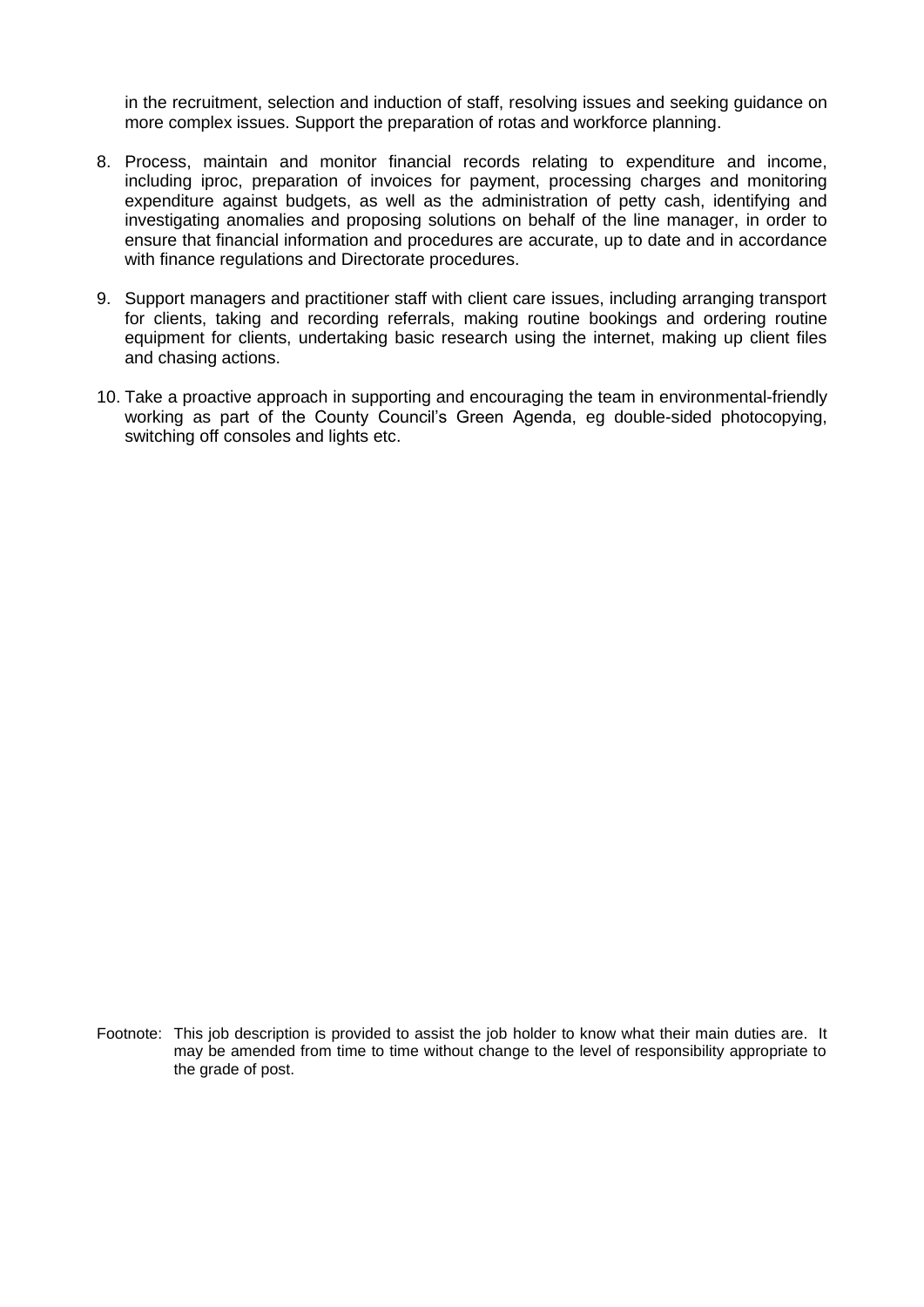## **Kent County Council** Person Specification: *Administration Officer*

The following outlines the criteria for this post. Applicants who have a disability and who meet the criteria will be shortlisted.

Applicants should describe in their application how they meet these criteria.

| <b>CRITERIA</b>       |                                                                                                                                                                                                                                                                              |
|-----------------------|------------------------------------------------------------------------------------------------------------------------------------------------------------------------------------------------------------------------------------------------------------------------------|
| <b>QUALIFICATIONS</b> | Educated to GCSE level or equivalent<br>$\bullet$                                                                                                                                                                                                                            |
|                       | or                                                                                                                                                                                                                                                                           |
|                       | NVQ2 in Administration or equivalent if required                                                                                                                                                                                                                             |
|                       | Willingness to work towards NVQ3 in Administration or equivalent if<br>required                                                                                                                                                                                              |
| <b>EXPERIENCE</b>     | Office administration experience<br>٠                                                                                                                                                                                                                                        |
|                       | Experience of drafting correspondence                                                                                                                                                                                                                                        |
| <b>SKILLS AND</b>     | Literacy and numeracy skills<br>$\bullet$                                                                                                                                                                                                                                    |
| <b>ABILITIES</b>      | Computer literacy - ability to produce a range of documents and reports,<br>including non-standard reports, using Windows WP package, Excel<br>spreadsheet and database functions<br>Supervisory skills<br>٠<br>Interpersonal, organisational and administrative skills<br>٠ |
|                       | Ability to develop and maintain effective computerised and manual filing                                                                                                                                                                                                     |
|                       | systems                                                                                                                                                                                                                                                                      |
|                       | Ability to organise and prioritise workload to achieve deadlines                                                                                                                                                                                                             |
|                       | Ability to investigate complex queries and anomalies when required<br>٠                                                                                                                                                                                                      |
|                       | Ability to take accurate notes and minutes of meetings<br>٠                                                                                                                                                                                                                  |
|                       | Ability to take a proactive approach to tracking action points from<br>meetings and correspondence, in liaison with the managers concerned<br>Co-ordination skills when arranging meetings and appointments and<br>arranging client care when required                       |
|                       | Ability to monitor and process accurate financial records<br>٠                                                                                                                                                                                                               |
|                       | Ability to travel across a wide geographical area in a timely and flexible<br>$\bullet$<br>manner at various times of the day if required, using car, public transport,<br>car-sharing etc.                                                                                  |
|                       | Commitment to equalities and the promotion of diversity in all aspects of<br>working                                                                                                                                                                                         |
| <b>KNOWLEDGE</b>      | Knowledge of the services provided by Social Care, Health and                                                                                                                                                                                                                |
|                       | Wellbeing and detailed knowledge of services provided by the team                                                                                                                                                                                                            |
|                       | Knowledge of the County's Record Retention Policy and freedom of                                                                                                                                                                                                             |
|                       | information protocols of awareness of the requirement for this policy and<br>protocol                                                                                                                                                                                        |
|                       | Knowledge of a range of IT systems<br>٠                                                                                                                                                                                                                                      |
|                       | Knowledge of computerised and manual filing systems<br>٠                                                                                                                                                                                                                     |
|                       | Awareness of Data Protection and confidentiality issues<br>٠                                                                                                                                                                                                                 |
|                       | Staff will be expected to have an awareness of and work within national                                                                                                                                                                                                      |
|                       | legislation and Corporate and Directorate policies and procedures<br>relating to Health and Safety                                                                                                                                                                           |
| <b>BEHAVIOURS</b>     | <b>Kent Values:</b>                                                                                                                                                                                                                                                          |
| <b>AND KENT</b>       |                                                                                                                                                                                                                                                                              |
| <b>VALUES</b>         | We are <b>brave.</b> We do the right thing, we accept and offer                                                                                                                                                                                                              |